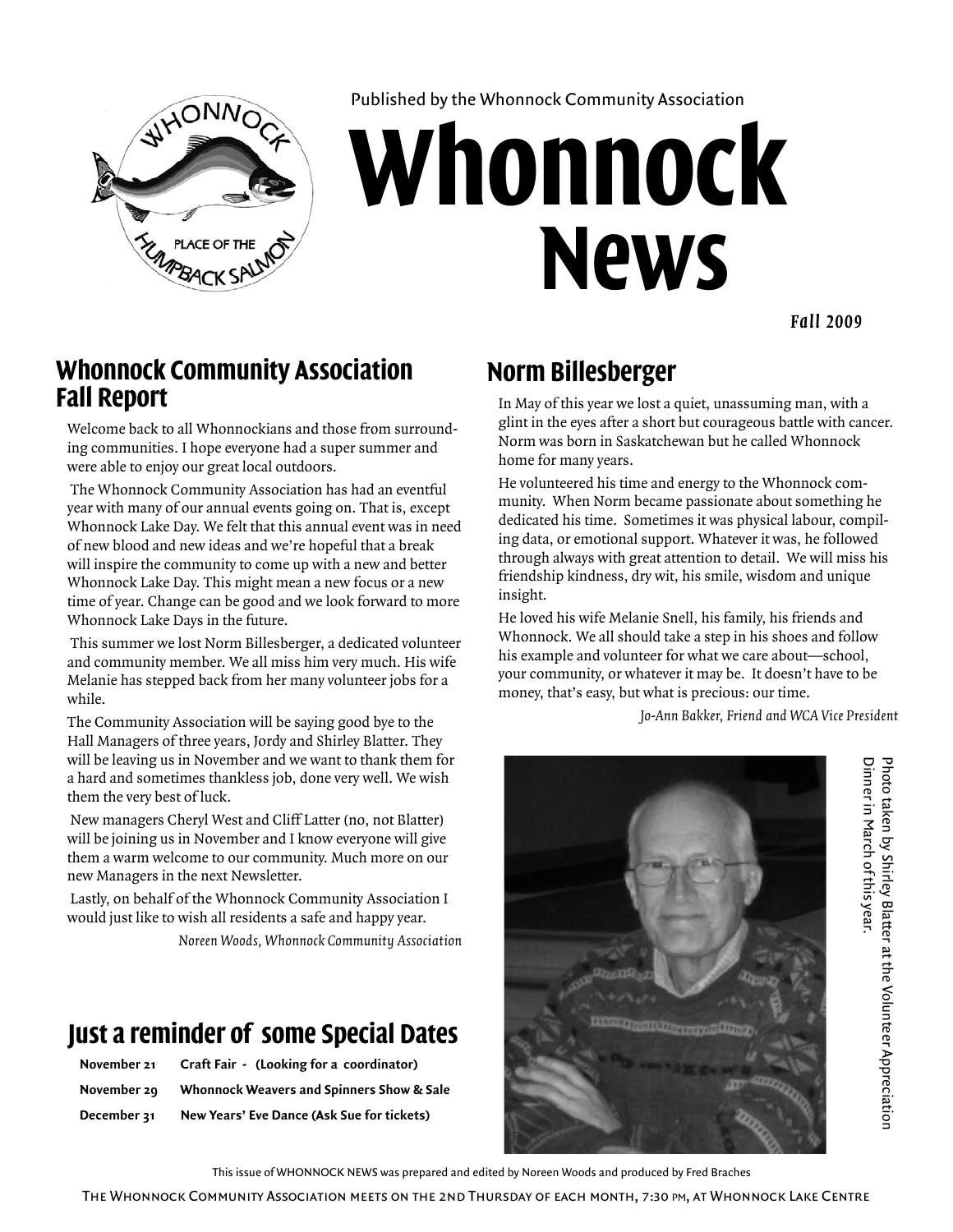

## **Whonnock Lake Centre Report**

The Centre was was host to as many as 77 '"joyful events" in 2009 with lots of compliments on the facility and the gardens.

The Parks and Facilities Department partners with the Whonnock Community Association to offer not only summer programs but many year-round classes at Whonnock Lake Centre. Those include Pilates, Karate, Yoga, play groups and also some one-day programs to be announced.

In November, we, the present Managers of Whonnock Lake Centre, Jordy and Shirley Blatter, will be leaving our position here and moving to Mission to be with our grandchildren. It has been a pleasure working with the Whonnock Community Association and the people of Whonnock. Our dog, Abby will surely, miss the walks and swims down by the Lake.

We would like to welcome the new managers, Cliff and Cheryl Latter. I know the Community and the Association will make them feel at home, as they did for us. –*Shirley Blatter*

## **Whonnock Well Monitoring Group**

Members of the Whonnock Well Monitoring Group have been testing their well water twice a year for the last three years. Tests and analysis are performed by Bodycote Labs in Surrey after picking up the samples from the Whonnock Lake Centre. The bacterial test is done on the samples taken in May and October. The chemical analysis is done on samples taken in May. Each participant receives their own test results and the coordinators also receive a copy of the test results of all the participants.

As a well monitoring group, we receive 30 % discount from the Bodycote Labs compared to the regular price. The Ministry of Environment encourages well owners to test their wells at least once a year. The test results (anonymous) are entered into a spreadsheet and the data are shared with the Ministry of Environment. Core members also check their well depth once a month and the data are recorded on a spreadsheet.

We will have the next well test in October. If you are interested in participating, please contact Tilde Castiello 462-7617 or Yukiko Tanaka 462-8675.



## **Ruskin Hall**

The Ruskin Hall is located at the corner of 284th Street and 96th Avenue. The hall can hold 84 people and is available for rental for anniversaries, family reunions, small weddings, etc. For rental information contact Shannon at 462-7642.

 Kim and Alvina will be starting their classes again in early October. Kim's yoga classes will be Wednesday nights at 7:30 and Alvina's low impact exercise classes will be on Monday nights at 7:00.

 Our upcoming events include a pub night at the Shake and Shingle, hopefully in October, and our annual Pancake Breakfast with Santa on Saturday, December 5, from 9:00 to 11:30.

#### **Whonnock Lake Park**

On August 8th Whonnock Lake was honoured to host the triathlon portion of the World Police and Fire Games. More than 300 athletes and their families enjoyed the picturesque scenery of the Park.

Other events held at Whonnock Lake Park this year include the annual Iron Mountain Triathlon, several RCKC regattas, and displays by the Whonnock Volunteer Fire Department which gave much needed cooling off to many children on a hot summer day.

 *–Shirley Blatter*

#### **Lakeside Preschool**

**Located on beautiful Whonnock Lake in the Whonnock Lake Centre, this bright well-equipped preschool offers a variety of experiences for 3- to 5- year olds. Our aim is to provide each child with exciting and stimulating experiences in a warm and relaxed atmosphere. For ongoing registration phone Mrs. Kilsby at 604-462-0026 to reserve your child's space in one of our programs.**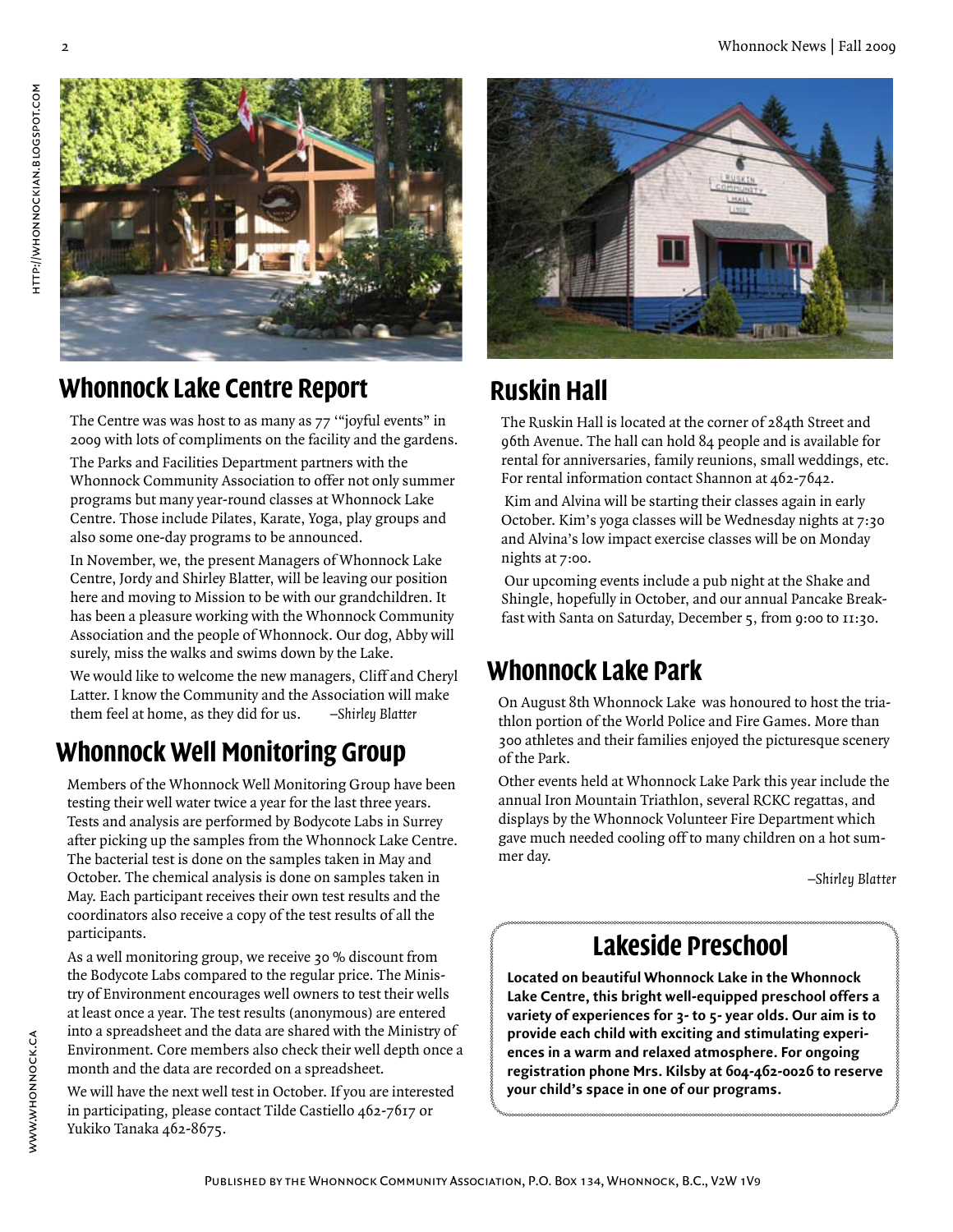## **Another Byrnes Bursary granted**

The Whonnock Foundation is pleased to announce that a Byrnes Bursary has been granted to Carolyn Jennings.

The Foundation continues with its Byrnes Bursary program granting amounts of up to \$2,000 per four-month period to students from east Maple Ridge enrolled in a college, university, trade school or other post secondary establishment, with a proven record of good performance.

For more about the Whonnock Foundation and the terms of reference of the Byrnes Bursary visit: <http://whonnock.ca/ whonnock/Foundation.htm>

## **Whonnock United Church**

Although the buildings are for sale, the Whonnock United Church at 27091 River Road continues to meet on Sundays at 11:00 am for a joyful hour of music and worship followed by coffee and fellowship in our church hall. We are a small but warm and outreaching congregation, strong in our faith and genuine in our worship. We welcome all to come, visit and enjoy our service.

## **Wildwood Fellowship Church**

Sunday Service 10:30 AM. 10810 – 272nd Street.

People matter to God and they matter to us! If you're looking to find a place to belong and a place where you can fit in, serve and be served, then we invite you



to experience the community of Wildwood Fellowship Church.

WHAT ARE YOU LOOKING FOR? People often come to church hoping to find answers to life, to find support, acceptance and love, to develop positive friendships. We define "fellowship" as "the oneness of spirit that comes when two friends are on the same side of a struggle."

Who are we? We are a family-oriented, nondenominational community church. We believe you will find us to be a small church with a big heart. Our ministry is geared towards communicating Jesus Christ as the answer to meeting our deepest longings.

What do we offer? Opportunities to get to know your Creator and Designer:

- $\alpha$  Kid's Zone "Journey with Jesus" (ages 3-12) during Sunday services
- ¤ Youth Group events (ages 13-18)
- $\alpha$  Guys and dads hockey nights alternate Saturdays
- $\alpha$  Men's breakfast every third Saturday 8:00 AM
- $\alpha$  Refreshing mix of contemporary and traditional worship to suit young and old alike

#### MORE INFO?

Please call Pastor Arnold or Eleanor Tracey at 604-462-0610 or check out our Web site at www.wildwoodfellowship.com

## **Philip Wilson - Bursary Recipient**

The Whonnock Community Association was very pleased to award Philip Wilson, a Garibaldi Graduate, our annual bursary for 2009. He will be continuing his education at the University of the Fraser Valley, pursuing a business degree.

We encourage all grade 12 students who reside or have been a past resident of Whonnock to apply to the Community Association for this \$1,000.00 bursary.

The criteria we look at are threefold. First we look at the students marks which must show a commitment to furthering their education at college, trade school or university. Secondly we assess financial need. Thirdly we look for a student's history of volunteering either in the community, the school or other worthy cause.

Please check with your school counsellor for more information and or an application form. Good Luck to all applicants.

#### **The Church of the Holy Spirit Whonnock The Anglican Church of Canada**



- Worship Every Sunday, 10 am
- Sunday School Fall Kick-Off: "Godly Play" Starts Sunday, September 20, 10 am – Bring your children to a fun time learning about Christian life from trained leaders in a flexible program.
- Adult Faith Study : "First Light" Starts the week of September 21 - Monday morning or Wednesday evening - about Jesus and the life of the folks who followed Jesus in the early church - 12 weeks.
- Pet Blessing Service: Sunday, October 4, 10 am Bring your beloved animal companion (leash or cage please!) for prayers and blessing .
- Bazaar: Saturday, November 7 Baking, crafts & more!
- Pub Dinner Fund-raiser "Raising the Roof!" Saturday, November 21– Proceeds to our hall expansion project & to reconstruction of the Anglican "igloo" cathedral in Iqaluit, lost to fire.
- Advent A Time of Anticipation for Christmas! Sundays November 29, December 6, 13, 20, 10 am. Collecting food & toys for the needy, packing gift hampers, children's pageant, carol singing, candle lighting and decorating the church.
- Celebrate Christmas With Us!

Thursday, December 24 - Christmas Eve 10:30 pm Christmas Carol Sing |11:00 pm Midnight Mass | 12:15 am Christmas Dessert Party in the church hall.

## **Whonnock TOPS 4522**

 Is time for a "New You"? Tops is non-profit, weight loss support group that meets every Monday from  $6:30 - 7:45$  pm at Wildwood Fellowship Church. We offer support, guidance and many laughs. Every night is an Open house, so come on over ! Take that first step! For more info call Grace at 604-462-8896 or Jo-Ann at 604-463-1622.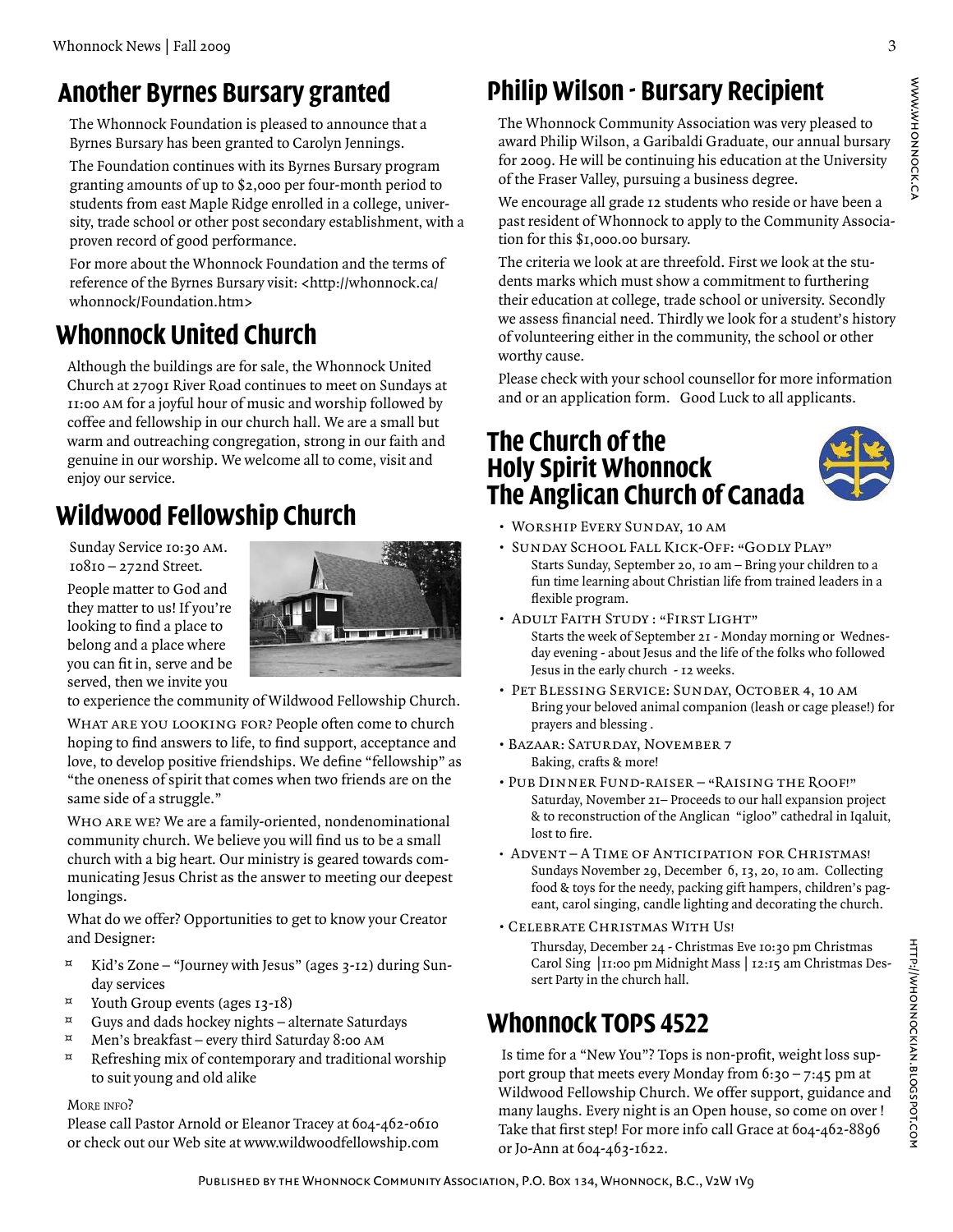## **Yoga Flow at Whonnock**

All levels welcome!

Join us for Yoga Flow every Wednesday from 7:00 to 8:00 pm at Whonnock Lake Centre. The class is catered towards all levels of fitness—from beginners to the very active. Enjoy a gentle, flowing workout and break away from the day's stress…all in good company!

Jaimee Stokes **FITNESS & YOGA** 

Call to register: 604 377 2660

or e-mail jaimee@jaimeestokes.ca

## **Drop-In Open Gym**

Come check out our open gym and play sports such as basketball, volleyball, and floor hockey. Open Friday and Saturday evenings.

Location: Whonnock Elementary School

## **Whonnock Walkers**



Join us Monday, Wednesday and Friday mornings at 9:15 for a friendly, one-hour walk. Call Maureen at 604-467-5772 for more information. Location: Whonnock Lake Centre Parking lot.

#### **Whonnock Weavers & Spinners**



The Whonnock Weavers and Spinners continue to meet in the pre-school room of the Whonnock Lake Centre on the 2nd and 4th Tuesday of each month at 7:30 PM.

We have just completed a very busy summer. In early July we held a weaving workshop, learning about lace weaves with Jane Stafford, a well known instructor from Salt Spring Island.

Then at the end of July, we organized and participated in "Fabulous Fibres" at Country Fest. This event was part of the United Nations International Year of Natural Fibres and we filled Planet Ice with weaving, spinning, felting, rug hooking, and knitting with the help of several other groups from various parts of the Lower Mainland. We even had activities for kids, including dyeing with KoolAid.

Many of our members also entered items in the Country Fest competitions, and came away with prize ribbons.

Now we are turning our attention to our annual Open House show and sale at the Whonnock Lake Centre on Sunday November 29, from 11 AM to 4 PM. We hope to see lots of you there. We always welcome new members. If you are interested in the fibre arts and wish to join us, simply come to a meeting, or phone Marie at 462-9059.

# **Music PUPS MAYER**

MUSIC PUPS is an innovative Music & Movement class for Parents & Tots (birth – age  $\zeta$ ) helping little ones develop their pitch and rhythm skills in their formative years. The 10 week Fall Session featuring music from the Dinosaur collection will be starting on Sept 23rd. It will run Wednesday mornings from 10-10:45am at Whonnock Lake Centre. Check out the program at www.themusicclass.com (go to class locater – Maple Ridge/ Mission) and call Eleanor Tracey at 604.462.0610 for more info or to register.



#### **Whonnock Wee Ones Play Group**

For newborns to preschoolers. Open playtime, crafts, songs, circle time and lots of fun. Drop in, 8:30 to 11:30 AM, Tuesdays at Whonnock Lake Centre. \$2.00 per session.

# Mondays 7:00-9:00 pm. Ages: 10 to 14. Cost: Free!!! **Westcoast Shotokan Karate School**

Come and get in shape and have fun doing it. Great family activity and sport for all ages, four to adult.

Bring your family and friends and join us for a free class.

Location: Whonnock Lake Centre: Mondays & Wednesdays 5 pm – 6 pm

Call: Andrew Johnson – 604.612.3995 or

Bill Railian 778.689.2455 email : billrailian@wwdb.org

## **Half Marathon Training Program**

Age: 16 yrs and up | Train for the Historic Half Marathon in Fort Langley. This program will use a combination of road, trail and dike runs, and is designed for runners comfortable with a road run of 60 minutes who have been injury-free for six months.

Instructor: Iron Mountain Movement | Location: Whonnock Lake Centre | Sa Oct 24-Feb 13 8:30-11:00 am | \$126/15 l  $\#134295$  | To reserve call 604-465-2470 or register on-line at www.recreg4u.ca



HTTP://WHONNOCKIAN.BLOGSPOT.COM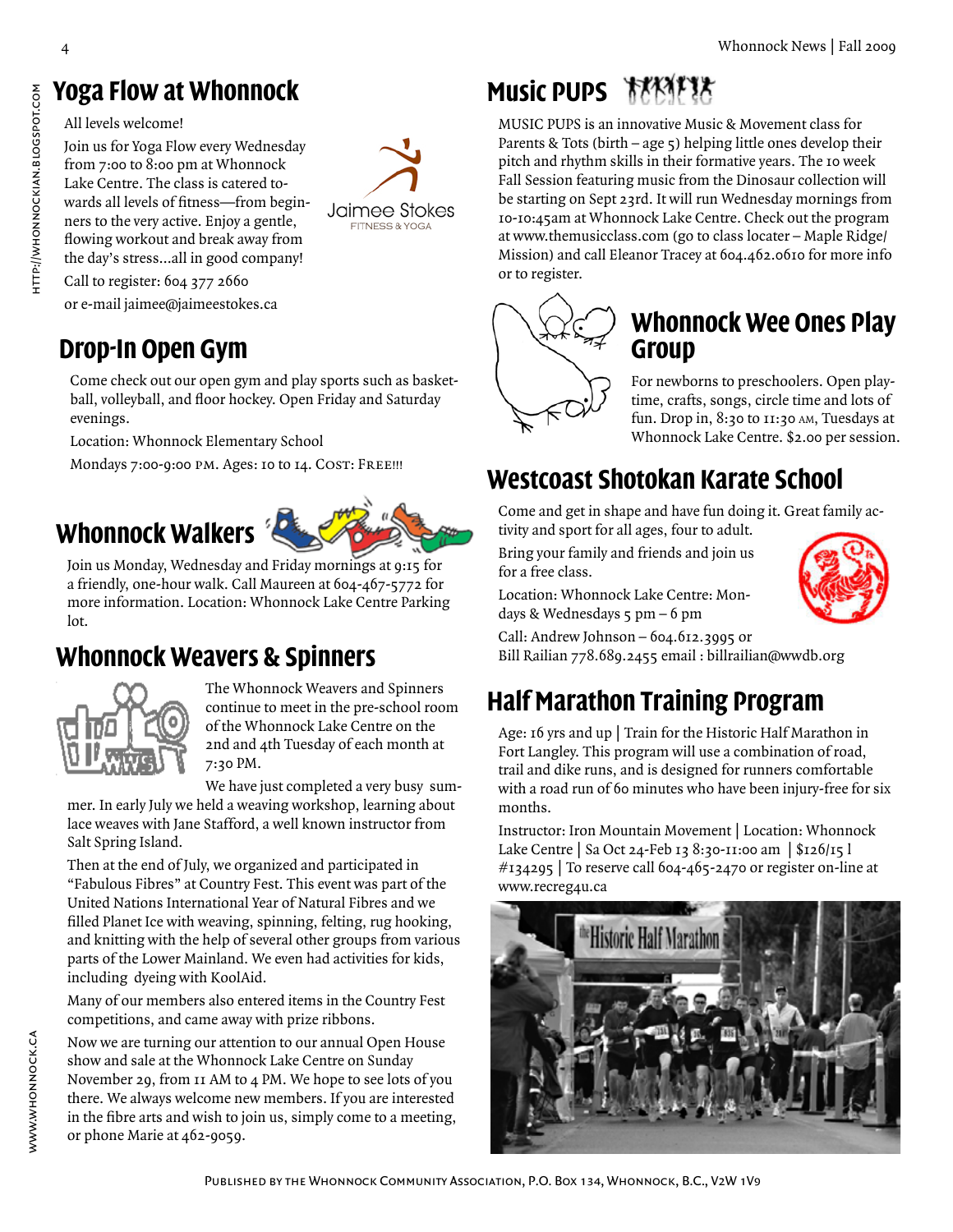## **Whonnock Rhododendron Garden Two Plants and a Lady**



Diane Kehoe

On April 29th, 2001, a casual visitor to the Annual Plant Sale of the Vancouver Rhododendron Society at the UBC Botanical Garden, bought a few plants for his suburban garden.

He obtained several species plants from Harold Fearing and a fine Cosmopolitan from Les Clay, paying between \$8 and \$10 per plant. Having almost reached his spending limit he looked at a table with tiny plants in 4-inch pots. At  $\S$ 3 each it was worth taking a chance. The plants were very nicely labelled with a metal tag denoting the source. His choice was a related pair described as Fortunea PW39 Peter Wharton '94 Chinese Expedition, and fortunei ARS '96 #149 Seed from Peter Cox, Perth Scotland. With pedigrees like that, one couldn't go wrong.

Back at home he transferred the plants from the 4-inch pots to a sheltered border on the north side of a 6-foot fence and there they sat and grew for 3 years. The original tags were removed at an early stage and after a while he couldn't remember which was which. One had darker green leaves than the other and the underside of the leaves of both were pale, almost white. A clear difference was to be seen in the colour of the leaf stems. One was pale green and one was crimson.

In 2004 with most of the planting of the new part of the display garden at Whonnock completed, two choice spots were available for plants which would eventually grow to a large size. There our Fortunea and fortunei were planted, on a south facing bank with some exposure to the sun and with room to grow tall under a tree canopy.

Amongst those attending the Species Workshops at UBC Botanical Garden in the spring of 2008 were the novice gardener mentioned above and Diane Kehoe. A realization dawned that it was Diane who had sold those tiny plants in 2001. Diane remembered the names and some of the details and said she was still offering species rhododendrons for sale. She was invited to be a vendor at our annual Plant Sale in April 2008.

Sparing a few minutes from a very busy time at the sale, Diane posed for a photograph behind one of the two plants. We hope that she will be back again to help us decide which is Fortunea and which is fortunei.

Diane can be reached at riverbank@telus.net.

*Scot Henney, Member Fraser Valley Rhododendron Society*

## **Ridge Canoe and Kayak Club**

The Ridge Canoe and Kayak Club is in the midst of another busy season!

Several new programs to teach people about the joy of paddling have been introduced: Canoe Kids Program, Beginner Sprint Racing Program, Parent & Child Paddling ,



Dragon Boat Paddling , Kiddie Canoe/Kayak and Adult Learn to Kayak courses are being offered, as well as our usual summer day camps and the coaching of our strong core of competitive paddlers.

Three regattas have been held so far at Whonnock Lake: The Slawko Fedechko Season Opener, the Canada Games TEAM TRIALS regatta and the RIDGE INVITATIONAl were all held in the months of June and July. We're looking forward to holding the PACIFIC CUP regatta on September 26 & 27, 2009

RCKC participated in the Maple Ridge/Pitt Meadows 2009 Disability Games, holding some Paddle-All races with the athletes and our young volunteer instructors assisted disabled athletes to "Give it a Go"- a chance to have disabled athletes try out paddling as a sport.

The competitive paddlers of RCKC have been travelling the province and scoring top points in most regattas. Thirteen of the twenty athletes composing Team BC in canoe and kayak are from the Ridge Club, and are participating in all the Canada Games excitement in Prince Edward Island from August 23 – 29, 2009. Here's hoping the Team brings home many medals! From there, many of the athletes will be attending the Canadian National Championships, to be held in Sherbrooke, Quebec on September 1-5.

The Ridge Canoe and Kayak Club welcomes everyone to come out and give paddling a try! Information about the club and its programs and events can be found on the Web site at www. rckc.ca



www.whonnock.ca

WWW.WHONNOCK.CA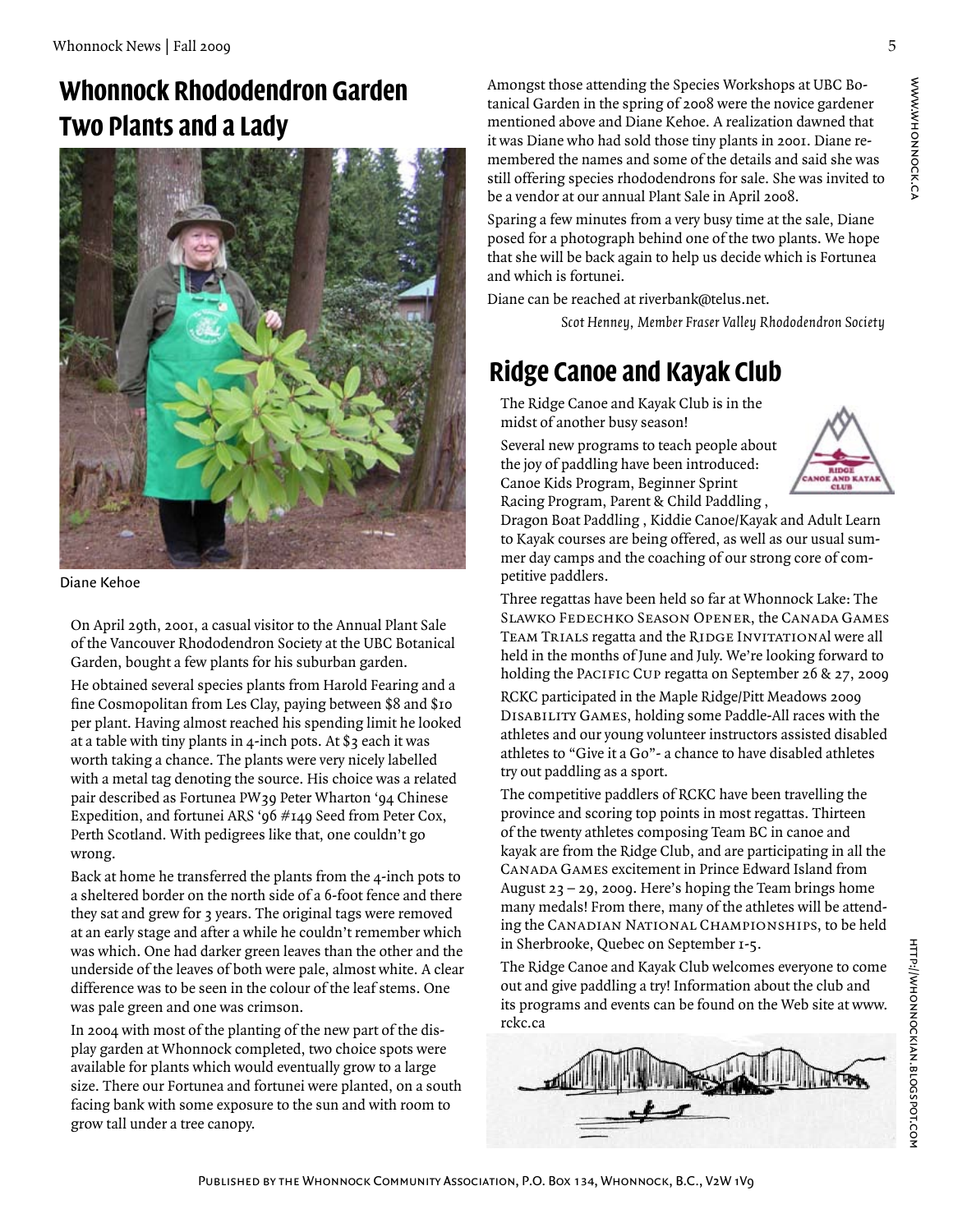#### 6 Whonnock News | Fall 2009



Thanks to **David Boag**, Director of Parks and Facilities, and his staff for replacing the old and confusing sign "No Dogs Allowed in Park Area" at Whonnock Lake with the a new one spelling out clearly that, although dogs (on leash) are welcome in Whonnock Lake Park, they are not permitted on beach or lawn areas. Now, if only dogs could read!



"I know that it would please Allan greatly - though I suspect he would have some flip comment regarding the Whonnockian bums that might grace his bench." (Neva Springman)



Summer students at the Maple Ridge Museum and Archives arranged a Cemetery Conservation workshop in August. This is summer student **Brian Grootendorst** cleaning up one of the grave markers at Whonnock Cemetery.

A warm "thank you" to **Pastor Arnold Tracey** for updating the sign on the "well house" for some years. The task of climbing the ladder and changing the letters now falls on **Phil Johnson**, through whom Neon Products of Vancouver donated the lighted sign back in 1983. This picture is from that time.



## **Iron Mountain Pilates and Movement Ltd. | Whonnock Programs** Pilates by the Lake — BeginneRS and Intermediate

Information: Arts and Recreation spring program or visit Parks and Leisure on the municipal Web site <mapleridge.ca> To register for any of the above programs, please call 604-465-2470 or register on-line at www.recreg4u.ca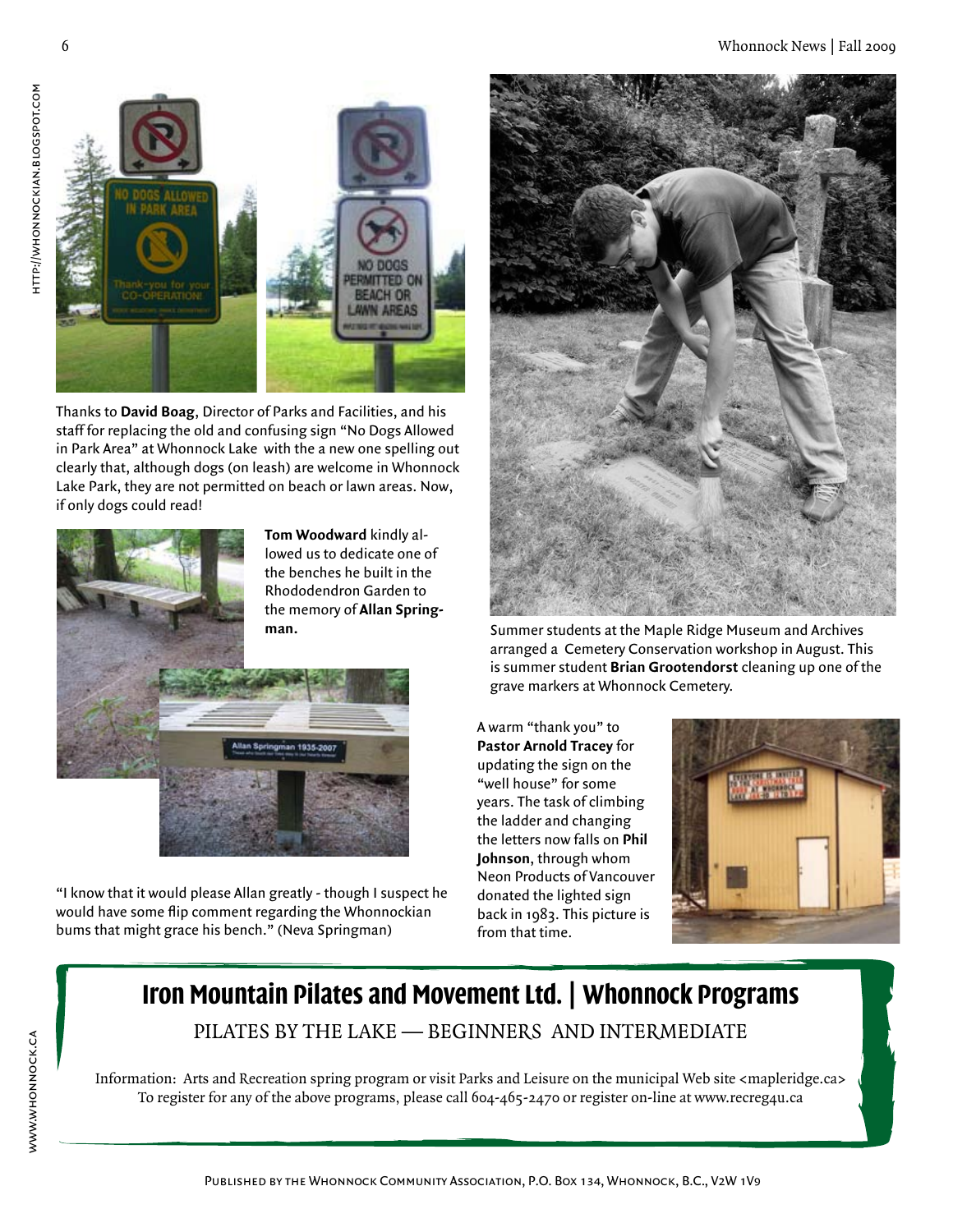#### **Whonnock Community Association**

 $27871 - 113$ <sup>th</sup> Avenue PO Box 134 Whonnock BC V2W 1V9

#### **Application for Membership**

The objectives of the Whonnock Community Association are to promote community spirit, to operate the community hall, and to promote and assist charitable, athletic, recreational, and community endeavours of the District.

To become a member of the WCA, please fill out this form.

|                           | Name:          |
|---------------------------|----------------|
|                           |                |
|                           |                |
| Phone number:             |                |
| $E$ -mail:                |                |
| <b>Membership Type:</b>   |                |
|                           | Family \$2     |
| Non-profit $$15$          | Corporate \$25 |
| enclosed.<br>$\mathbb{S}$ |                |

Members and residents of Whonnock are invited and encouraged to attend our monthly meetings, held every second Thursday of the month at 7:30 p.m. at Whonnock Lake Centre.

For further information please contact Helmi Braches at  $604.462.8942$ , or  $braches@shaw.ca$ </u>

Please drop off your completed application at Whonnock Lake Centre, or mail it to the above address, or bring it to one of our meetings.